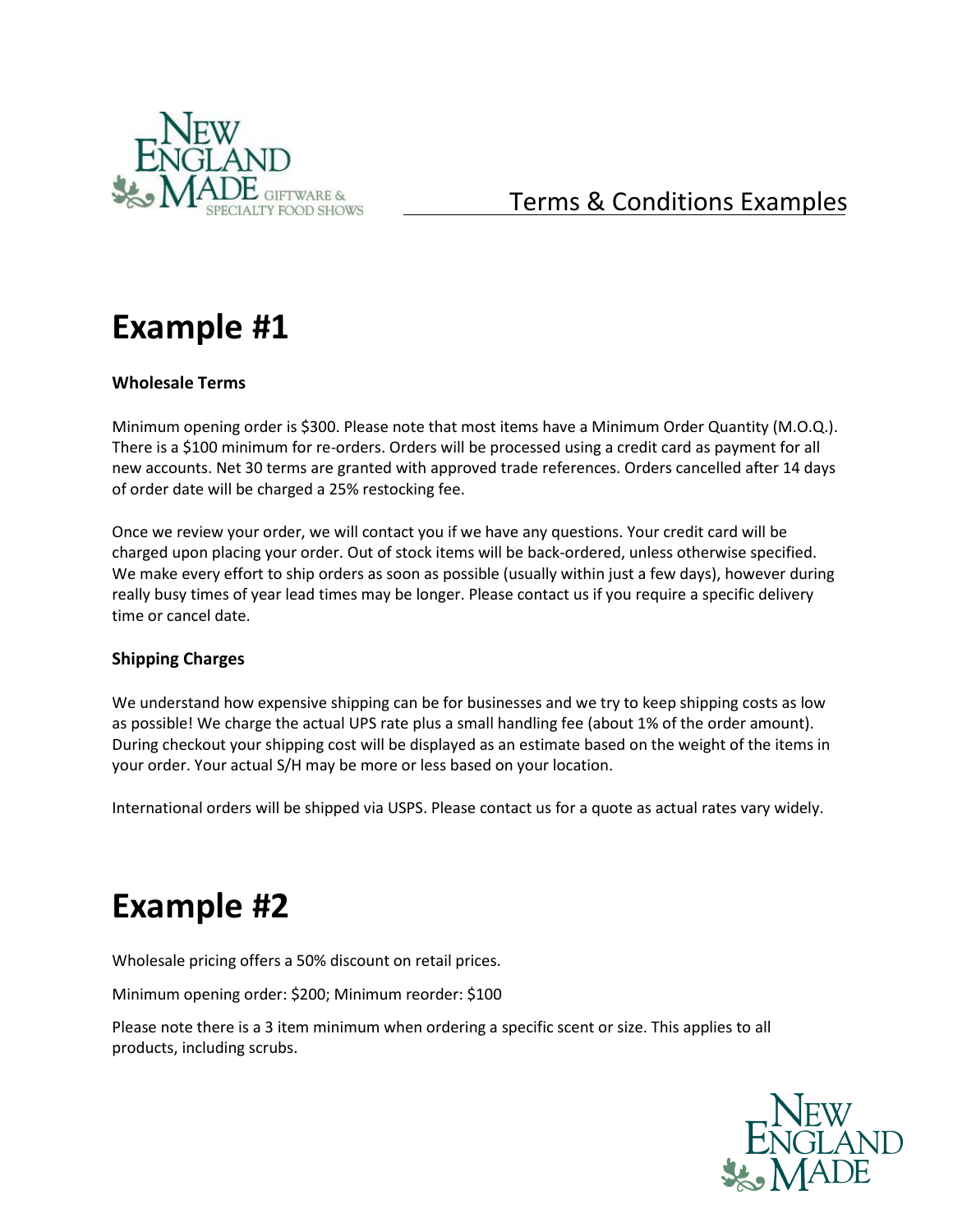All first-time orders must be prepaid. COD is available for approved clients only. You will receive a PayPal invoice once your order is processed and ready to ship. This must be paid prior to shipping. Payments for re-orders must be received within 30 days of invoice date. A 5% late fee will be applied per month on all overdue accounts.

Please allow 2-3 weeks for your shipment, or 4-5 weeks if you are ordering from a trade show. Shipping is calculated based on standard USPS or UPS rates.

Returns are not accepted unless items arrived damage and are reported within 7 days of delivery, in which case a replacement will be provided. Buyer is responsible for any damaged products thereafter.

Want something just for your shop? I'm happy to whip up something custom! Ready to order? Email [email address]

# **Example #3**

### HOW TO ORDER:

You can order through our general shop by sending us a list of SKUs (or product names) and quantities. Upon receiving your order, we will send you a digital invoice for the total charges with shipping.

#### STOCK:

If there is anything in the shop that has a lower stock than what you had hoped to order, just email us for availability and we can adjust your invoice based on stock.

#### WHOLESALE PRICING:

All prices are listed in US dollars. All authorized retailers will receive 50% off the MSRP, plus the cost of shipping. Trade clients (interior designers, architects etc.) will receive 20% off the MSRP, plus the cost of shipping. Prices are subject to change without notice. We will cover 50% of the shipping costs for any domestic orders over \$750. We cover the cost of postal insurance for any shipments through USPS.

#### OPENING ORDERS:

A minimum order of \$300 is required on opening orders that include cacti and/or pillows. For orders that are only ribbons and/or prints, we ask for a minimum order of \$100. Initial orders for new accounts must be paid for before items are shipped out. We will contact you with your order total and a digital invoice.

#### RE-ORDERS:

\$100 minimum order is required for re-orders. If you are one of our returning vendors and wish to pay within 14 days of your order, let us know and we will update your invoice. Late payments are subject to a 5% late fee for every 14 days past due.

#### CHANGES TO ORDERS:

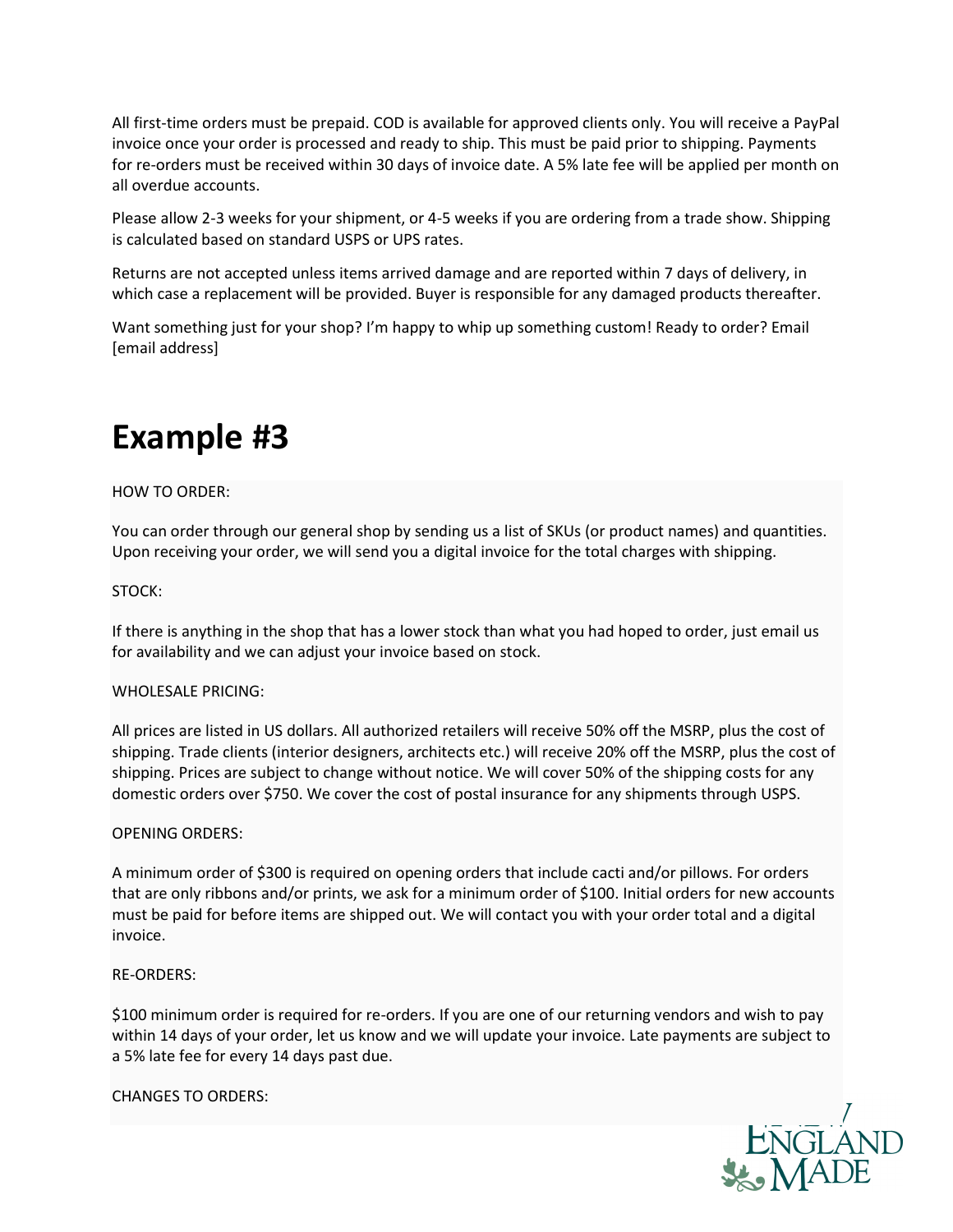Any changes or cancellation to orders must be emailed to [email address] within 48 hours.

#### METHOD OF PAYMENT:

Payments through Square, Stripe, Paypal and checks are all accepted forms of payment.

DELIVERY & SHIPPING:

Though your shipment will likely go out sooner, please allow up to 2-4 weeks for your order to ship. Shipping/handling charges will be calculated and added to your order total when the order is ready to ship. We reserve the right to use our discretion as to the carrier to be used on any shipment. Your preferred carrier may be used if the you agree to assume any additional transportation charges.

NATURE OF HANDMADE PRODUCTS:

All of our products are handmade. Due to the nature of our production method, each product may vary slightly.

### DAMAGES / DEFECTS:

Please inspect all shipments immediately upon arrival. Please contact [company] at [email address] within 5 days of receipt of damaged or defective shipments. Returned merchandise will be replaced with new merchandise. Returned merchandise will not be accepted if it is held for more than 15 days after receipt.

#### RETURNS / EXCHANGES:

Wholesale merchandise may not be returned or exchanged. We only accept returns in the case of defective merchandise as noted above.

#### CONSIGNMENT:

At this time, we are not able to do consignment.

# **Example #4**

#### Wholesale Discount Prices

Wholesale discounted prices are available to customers that will be reselling our products to the consumer through an established retail store or web site. Please provide a copy of your resale license, or State tax ID to verify eligibility. Current prices and suggested retail prices are posted on our web site [website]. See Placing Orders for log-in information.

#### Minimum Order

For Hawaii the minimum order is \$80.00 plus shipping. For continental United States the minimum order is \$120.00 plus shipping. The only exception is for first time sample purchase.

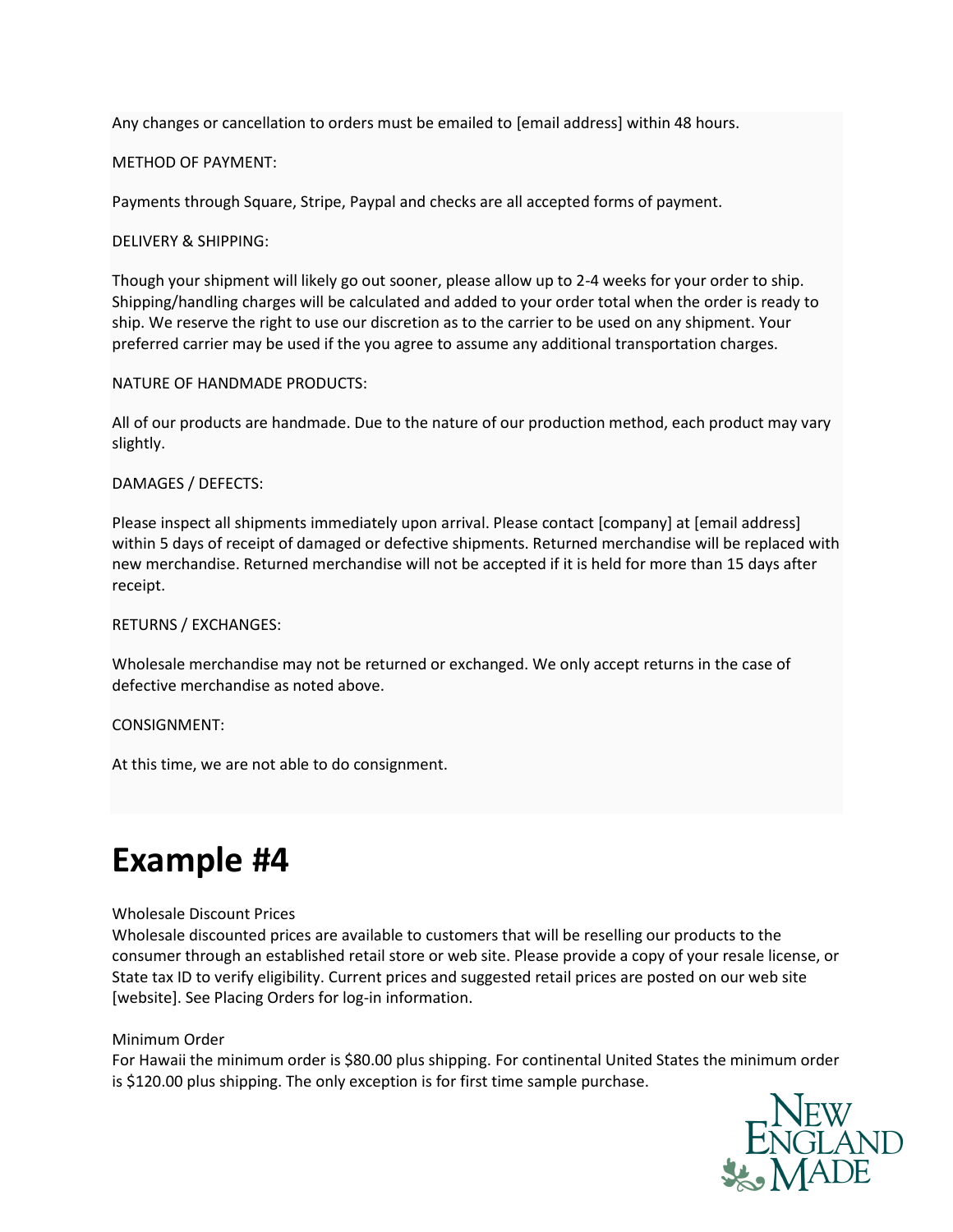#### Product Samples

We do not ordinarily supply product samples free of charge. However, many of our products are available for purchase in sample size in single quantities. Sample orders are exempt from our minimum order requirement.

### Placing Orders

You may place your order several different ways:

• Submit your order via our wholesale site at [website]

You must be a registered user to view this site. If you have not yet registered please go to the web site, click on "Log In" then "Create New Account". Follow the prompts and submit your information.

• Call our customer service representative [phone number].

Please have an order form or the web site available when calling so that you can reference item numbers.

• Fax your order to [fax number]. We can provide an order form to you via fax or email. Service

We have service representatives in various geographical areas that can provide you in-store professional merchandising service. Please call us at [phone number] and check to see if there is a service representative available in your area. If not we will provide you with the necessary information you will need and will provide professional guidance on the best product mix for various display sizes and configurations.

### Lead Time

Typically we ship orders within 4 business days and sometimes the same day. During a busy holiday season it may take up to 8 business days but this is unusual. If you have a rush order please let us know and we will exert extra effort to try to get your order out sooner.

# Out of Stock

We try to have everything in stock. However, there may be unavoidable outages. When an out of stock situation occurs we do not back-order out-of-stock items. We will either hold your order if we expect to have back in stock within a few days, or we will send your order without the items, with the expectation that you will order the out-of-stock items on your next order. We will note on your packing slip any items that you ordered that were out of stock.

#### Shipping

All orders are shipped via UPS so please provide a physical ship-to address. Post office box addresses will be delivered via US postal Priority Mail service but the customer will take responsibility for lost or damaged product shipped this way.

Shipping costs are determined at the time of shipping and these costs are passed on to the customer plus a \$2.50 per box charge. You will receive a packing list with your order. If you have a credit account with us please wait to pay from invoice. An invoice with shipping charges will arrive via postal mail a short time after the order.

# Shipping Errors/Damaged Goods

You must notify our office of any shipping errors or goods damaged in transit within 7 days of receipt of shipment. We will then either issue you a credit or send replacement product at no charge. [company] accepts no liability for any loss resulting from the customer's failure to comply with our carrier's delivery. If the carrier has to return the shipment to us then the customer will be liable for all shipping